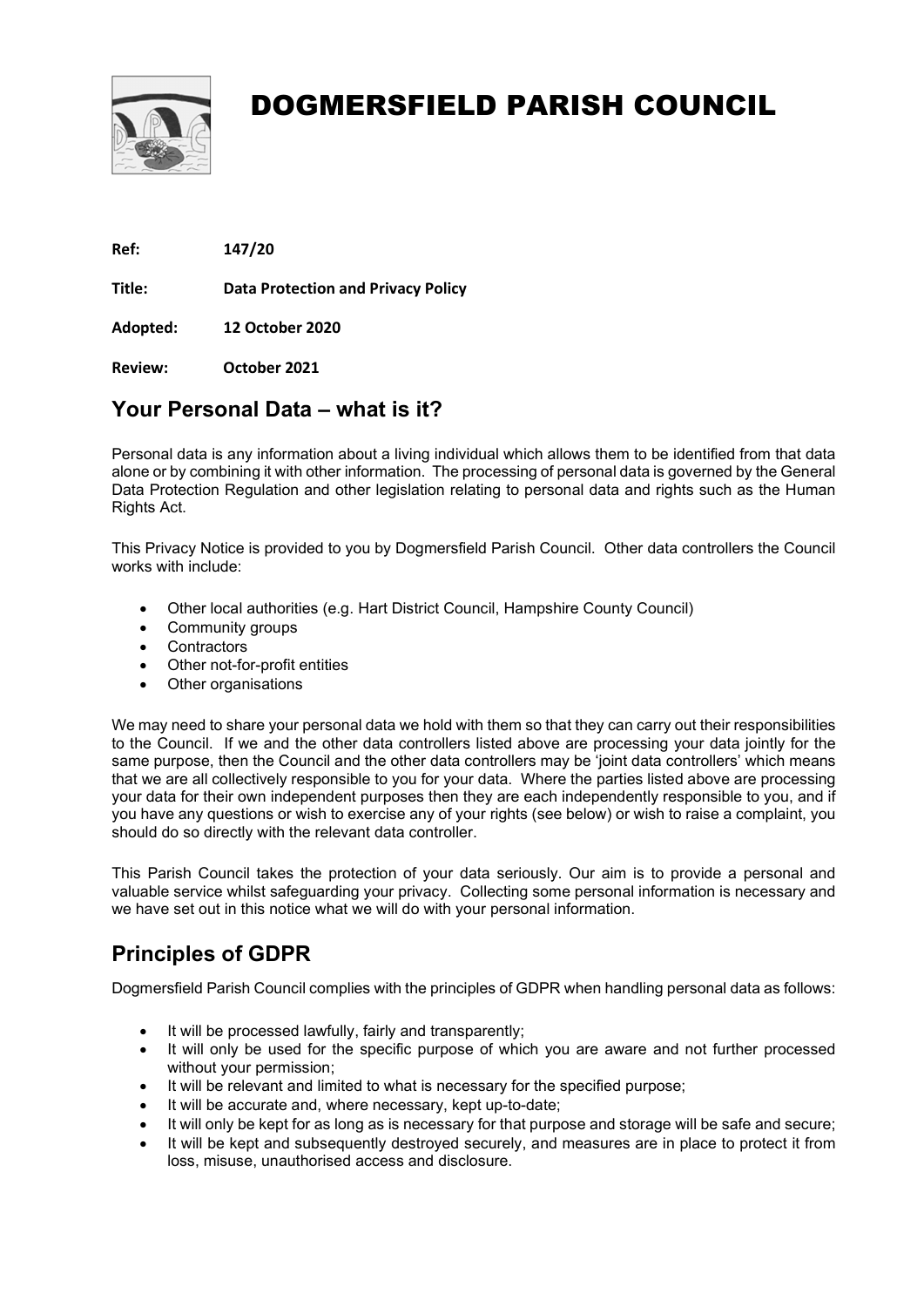

### Personal data we process

The personal data which may be kept or processed by the Council, where necessary to perform its task, includes but is not confined to the following:

- Names, titles and aliases, photographs and images;
- Contact details such as telephone numbers, addresses and email addresses, social media addresses;
- Financial identifiers such as bank account numbers for contractors and suppliers;
- Demographic and background information on staff and members which may include gender, age, marital status, employment background and qualifications, and other protected characteristics;
- Some sensitive personal data in relation to staff and members such as data relating to criminal convictions;
- Website data such as IP addresses.

#### How we use your personal data

The Parish Council processes your data for some of the following purposes:

- To deliver public services and maintain our facilities;
- To confirm your identity to provide some services;
- To contact you by post, email, telephone or social media;
- To maintain our own records and accounts;
- To process financial transactions;
- To ensure the proper use of public funds:
- To enable us to meet all our legal and statutory obligations and powers including any delegated functions;
- To manage our employees and volunteers;
- To recruit and employ staff and contractors;
- To inform you of news, events and activities within the parish.
- To help us to make informed decisions for the good of the Parish and Parishioners

### The legal basis for processing your personal data

The Council processes personal data under three legal bases:

- As a public authority the Council has certain powers and obligations. Most of your personal data is processed for compliance with legal obligations which includes carrying out the Council's statutory functions and powers.
- Contractual relationship: we may process personal data if it is necessary for the performance of a contract or during steps to enter into a contract.
- Consent: sometimes the use of your personal data requires your express consent and we will not use it until that consent has been granted.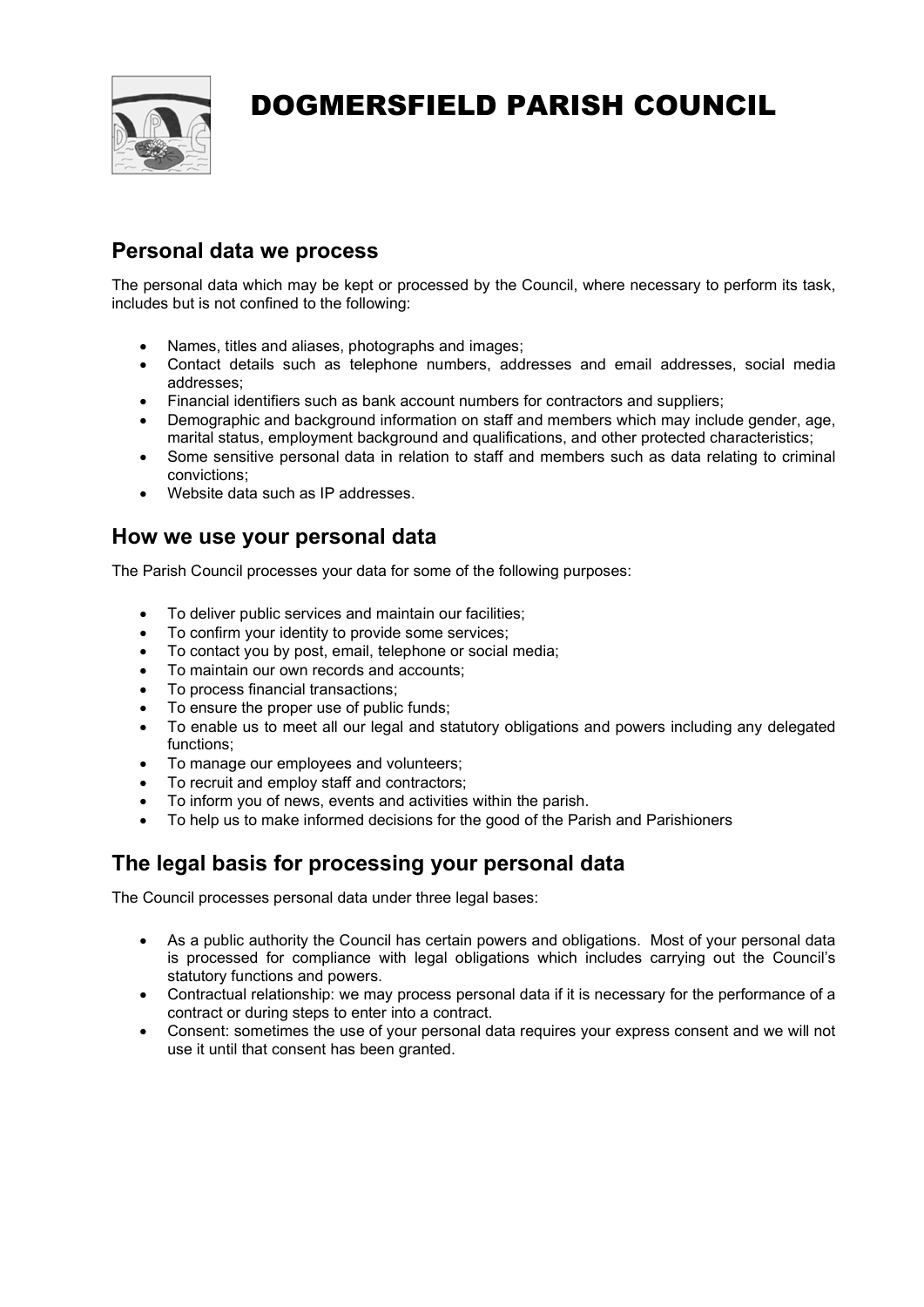

### Sharing your personal data

Your personal data will be treated as strictly confidential. We will only share your data with third parties with your consent, unless it is for the purposes of criminal investigation or proceedings.

It should be noted that we may receive some personal data from other data controllers, e.g. the electoral roll and planning applications. We will process that data in accordance with our policy.

#### How long do we keep your personal data?

We will only retain personal data for as long as is deemed necessary. We are legally obliged to keep some records permanently and financial records for seven years for tax purposes. When personal data is no longer needed it will be destroyed or deleted in a secure manner.

#### Your rights and your personal data

Under GDPR you have the following rights with respect to your personal data:

- The right to access personal data we hold on you
	- At any point you can contact us to request a copy of the personal data Dogmersfield Parish Council holds on you. Once we have received your request we will respond within one month.
	- There are no fees or charges for the request although unfounded or excessive requests may be subject to an administrative fee.
- The right to correct and update the personal data we hold on you
	- If the data we hold on you is out of date, incomplete or incorrect, you can inform us and your data will be updated.
- The right to have your personal data erased
	- If you feel that we should no longer be using your personal data or that we are unlawfully using it, you can request that we erase the personal data we hold.
	- When we receive your request, we will confirm whether the personal data has been deleted or give a reason why it cannot be destroyed.
- The right to object to processing of your personal data or to restrict it use
	- You have the right to request that we stop processing your personal data or ask us to restrict processing.
	- Upon receipt of your request we will confirm whether we are able to comply or if we have a legal obligation to continue to process your data.
- The right to data portability
	- You have the right to request that we transfer some of your data to another controller.
	- We will comply with your request within one month, where it is feasible to do so.
- The right to withdraw your consent at any time to the processing of your data
	- You can withdraw the consent you previously gave us by contacting us by telephone, email or post (contact details below).
- The right to lodge a complaint with the Information Commissioner's Office